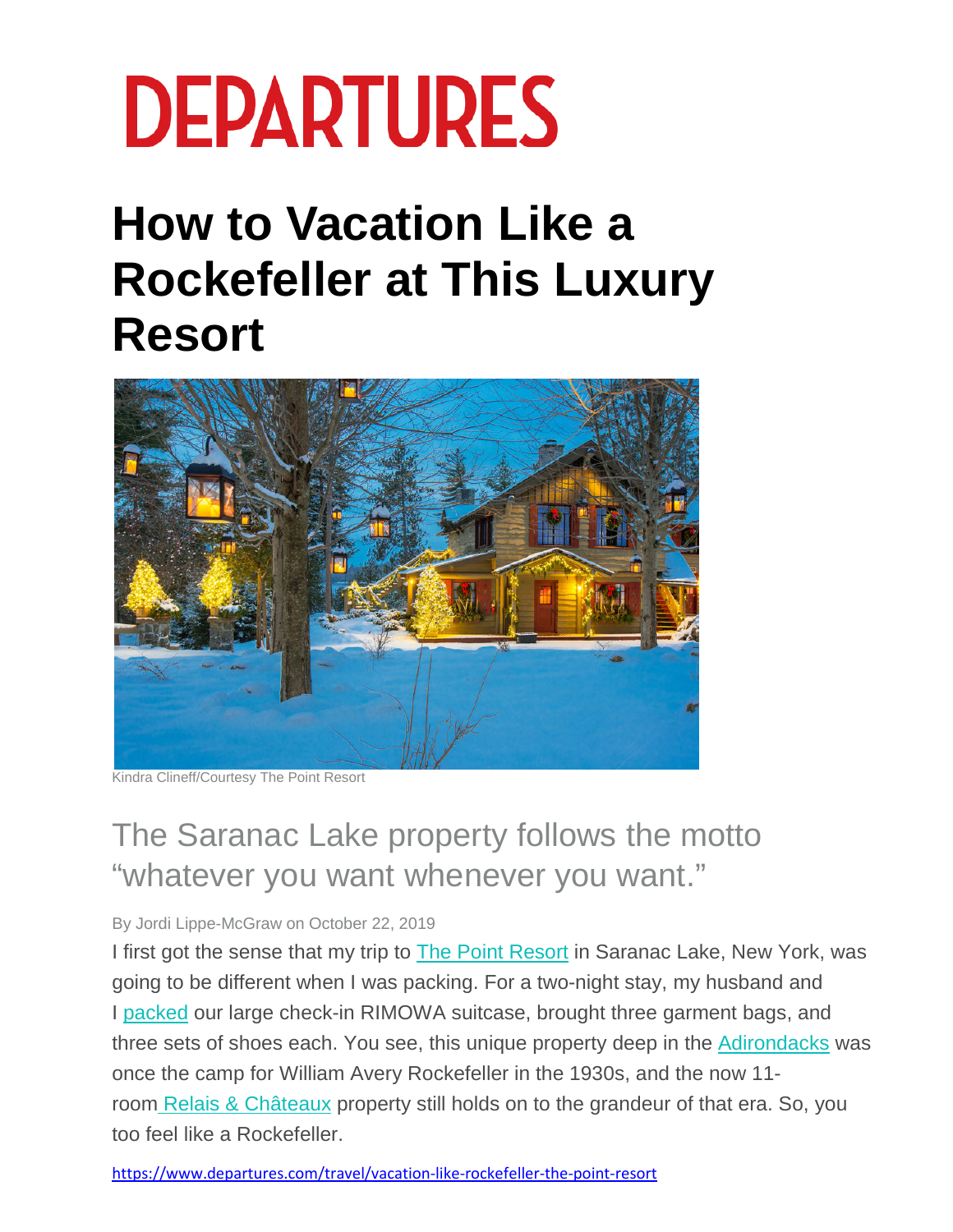

*Courtesy The Point Resort*

The reason for so much luggage is thanks to a saying the five-star property follows: "Each meal is an event, each day an adventure, each night a celebration." The allinclusive rate includes all [gourmet multi-course meals](https://departures.com/legend-awards/best-restaurant-meal#intro) with two dinners a week (Wednesday and Saturday) being group black-tie affairs in the Great Hall just as the Rockefellers would dine. This is, of course, after a 7 p.m. cocktail hour to which you receive a daily invite at your bedroom door, noting the location on the 75-acre property.



*Kindra Clineff/Courtesy The Point Resort*

While the evenings are treated as a house party, guests can choose how their other meals are served. Morning coffee and pastries can be waiting outside your room at a preferred time, and breakfast is ready "whenever you wake up." Lunch can be served together in the Great Hall at 1 p.m., or you can request an alternative location from a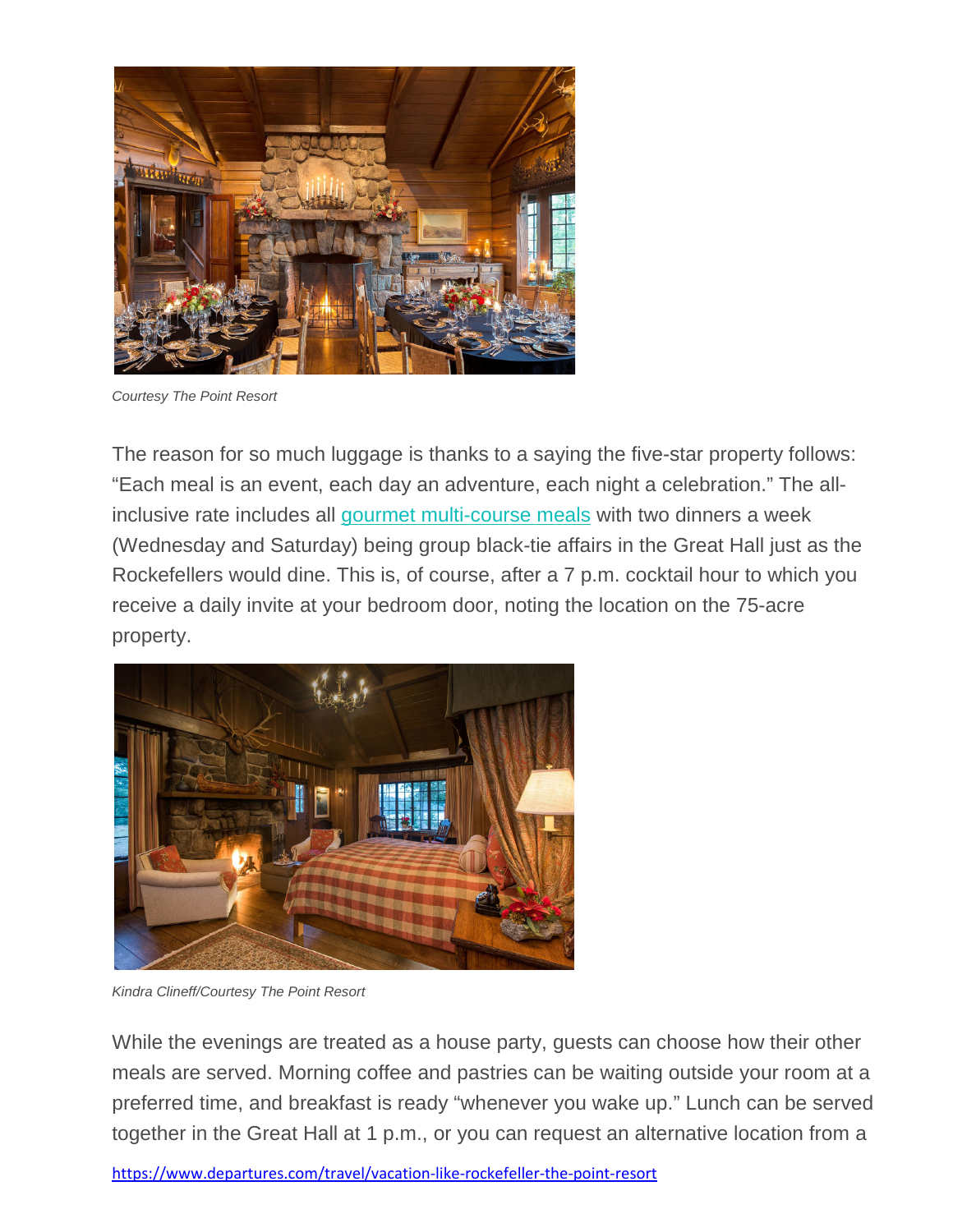picnic on a private island to a hidden cabin in the woods. Dining in your room (where actual Rockefeller family members slept) is always an option, and there is a chef on call 24 hours a day to prepare whatever you want. We opted for honey truffle fries at 10 p.m. to be served in the pub while we played some after-hours pool.

When the famous oil family would visit the camp with their guests, the staff would know the food requests of every person, which is something they still do today. Each meal is planned weeks in advance by Executive Chef Loic Leperlier, who takes into account your dietary restrictions, along with the likes and dislikes of each guest. And all dishes are made from foods fresh from local farms or rarities flown in from afar.

Aside from the food, guests have carte blanche use of the sports equipment, boats, facilities, games, and books, just as if it was your home. You also get unlimited wine and spirits that a server will gladly whip up, or you can make yourself from one of the many open bars (some are even hidden in the woods) located throughout the estate.



*Kindra Clineff/Courtesy The Point Resort*

Ultimately, the staff will fulfill any request as if you were Gilded Age tycoon. One couple requested to eat in the kitchen for dinner; another family requested wine and cheese out on the lake, and we asked for breakfast to be served on the glass-walled boat as we got a guided tour of the shoreline. Someone is always available to teach you an archery lesson, show you how to make a cocktail, keep a fire going in your room, set you up with hiking gear (they have boots in every size just waiting), and more. Not to mention, you're greeted upon arrival with champagne, and our car was filled with gas when we left.